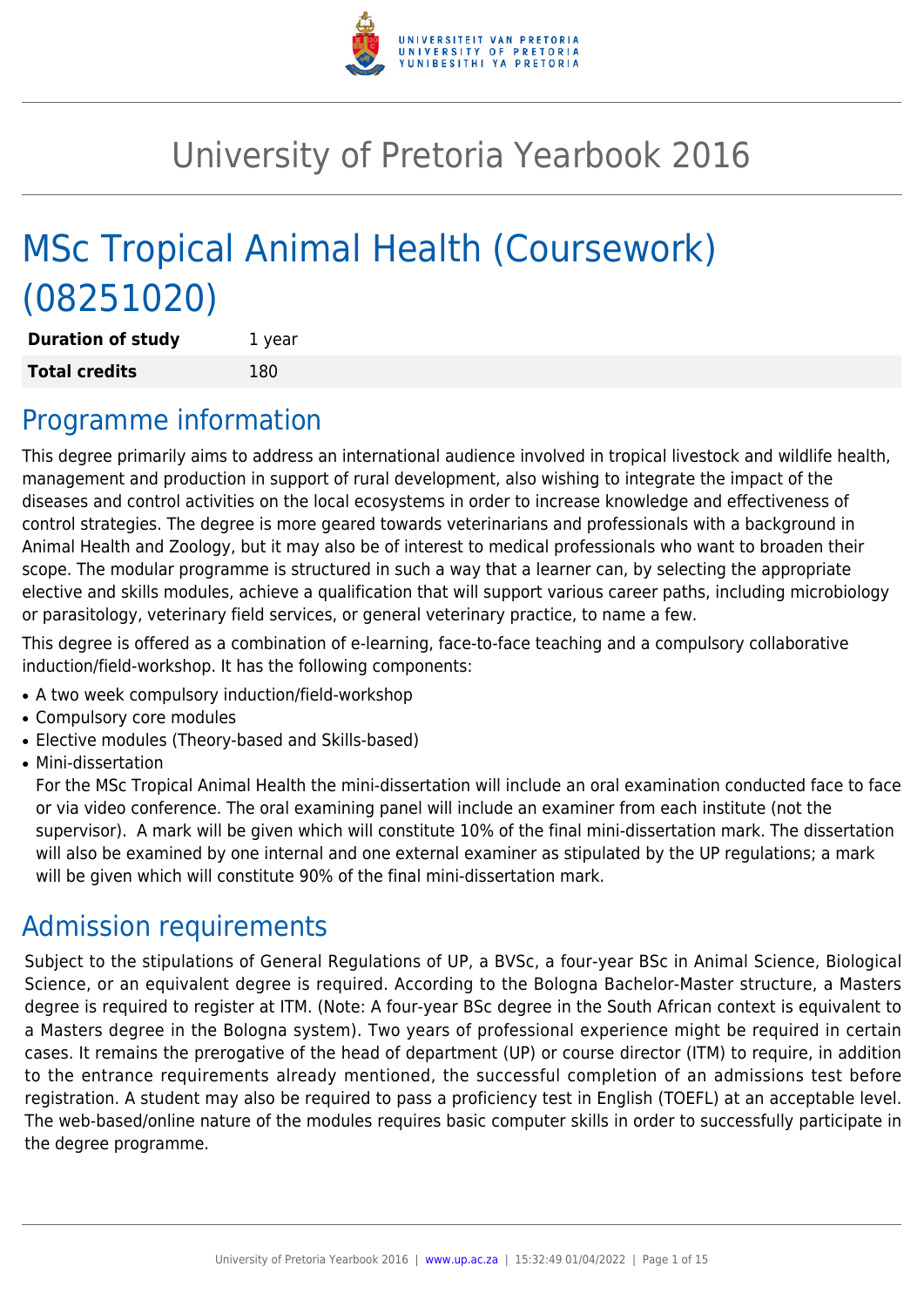

# Additional requirements

Also consult the General Regulations. Students are required to confirm whether a module will be presented in any particular year.

# Examinations and pass requirements

The MSc degree is conferred by virtue of the successful completion of coursework and a mini-dissertation within the prescribed time period. The final mark will be calculated as follows:

Coursework: 50%; Mini-dissertation: 50%. The latter will include an oral examination conducted face to face or via video conference. The oral examining panel will include an examiner from each institute (not the supervisor); a mark will be given which will constitute 10% of the final Dissertation mark. The dissertation will also be examined by one external examiner as stipulated by the UP regulations; a mark will be given which will constitute 90% of the final mini-dissertation mark.

If a student fails a module, he/she will have to repeat the module the following year. In the case of the skillsbased modules, if a student fails either the online (theory) or the practical component of a module, he/she will have to repeat the module (online and practical component) the following year. Any module can only be repeated twice; if such a module is failed in both instances, the degree will not be conferred.

# Research information

On an appropriate topic depending on the field of interest of the student, a research project of limited scope must be undertaken and written in the format of a dissertation to fulfill the requirements of the MSc. The research topic is determined in consultation with the supervisor and head of department and the research project must be approved according to Faculty/Institute guidelines. (Consult UP General Regulations)

Before or together with the dissertation, a student must submit at least one draft article in the correct format for publication in an acknowledged journal to the Faculty Administration, failing which the degree will not be conferred. The draft article must be based on the research for the dissertation and must be acceptable to the supervisor and meet subsidy requirements. (Also consult UP General Regulations)

A dissertation may not be conditionally accepted: it is either accepted ( $>$  50%) or rejected ( $<$  50%). In the event of a dissertation being rejected, a candidate may submit an amended version or another dissertation within two years and will bear the full cost of the examination.

# Pass with distinction

The degree is conferred with distinction when a student has obtained at least 75% for the dissertation and an average of at least 75% for the modules chosen.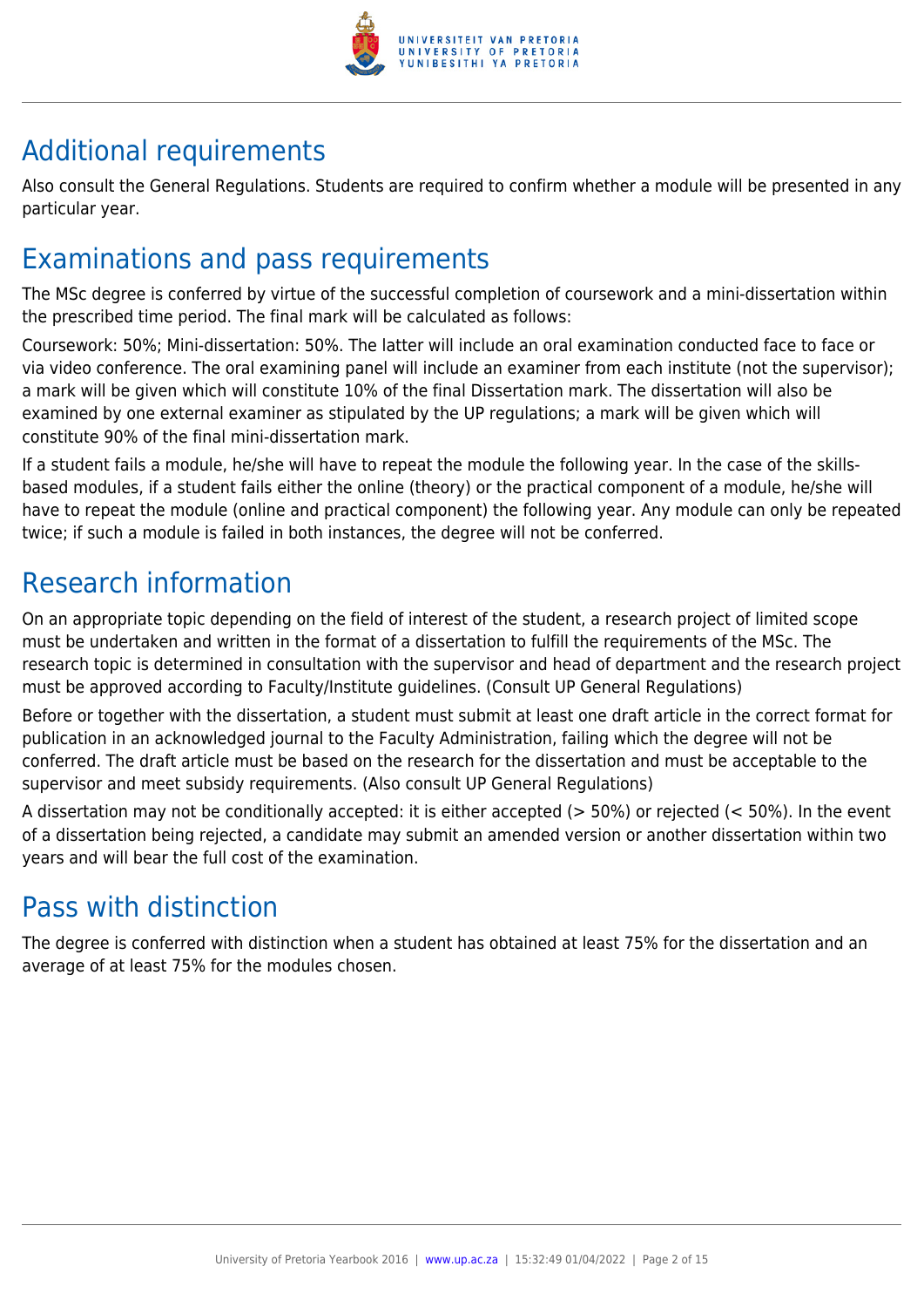

# Curriculum: Year 1

**Minimum credits: 180**

# **Core modules**

### **One health: basic concepts 801 (OHB 801)**

| <b>Module credits</b>         | 12.00                               |
|-------------------------------|-------------------------------------|
| Language of tuition           | English                             |
| <b>Academic organisation</b>  | <b>Veterinary Tropical Diseases</b> |
| <b>Period of presentation</b> | Semester 1                          |

### **Module content**

(compulsory)

This module will introduce students to the philosophy and practice of "One Health", an approach that recognises that the health and well-being of humans, domestic animals, wildlife and the ecosystems in which they live and function and intrinsically connected.

# **Basic epidemiology 802 (EPL 802)**

| <b>Module credits</b>         | 12.00                               |
|-------------------------------|-------------------------------------|
| Language of tuition           | English                             |
| <b>Academic organisation</b>  | <b>Veterinary Tropical Diseases</b> |
| <b>Period of presentation</b> | Semester 1                          |
|                               |                                     |

### **Module content**

(compulsory)

A web-based introductory module in epidemiology that includes general concepts, quantification of disease prevalence and incidence, interpretation of diagnostic test results, basic sampling designs and basic statistics.

### **Mini-dissertation 895 (AHE 895)**

| <b>Module credits</b>         | 90.00                               |
|-------------------------------|-------------------------------------|
| Language of tuition           | English                             |
| <b>Academic organisation</b>  | <b>Veterinary Tropical Diseases</b> |
| <b>Period of presentation</b> | Year                                |

### **Module content**

A mini-dissertation must be submitted on an appropriate topic depending on the field of interest of the student. A research project of limited scope must be undertaken and written in the format of a mini-dissertation to fulfil the requirements of the MSc. The research topic is determined in consultation with the supervisor and head of department and the research project must be approved according to Faculty guidelines. Before or together with the mini-dissertation, a student must submit at least one draft article for publication in an acknowledged journal to the Faculty Administration, failing which the degree will not be conferred. The draft article must be based on the research for the mini-dissertation and must be acceptable to the supervisor and meet subsidy requirements.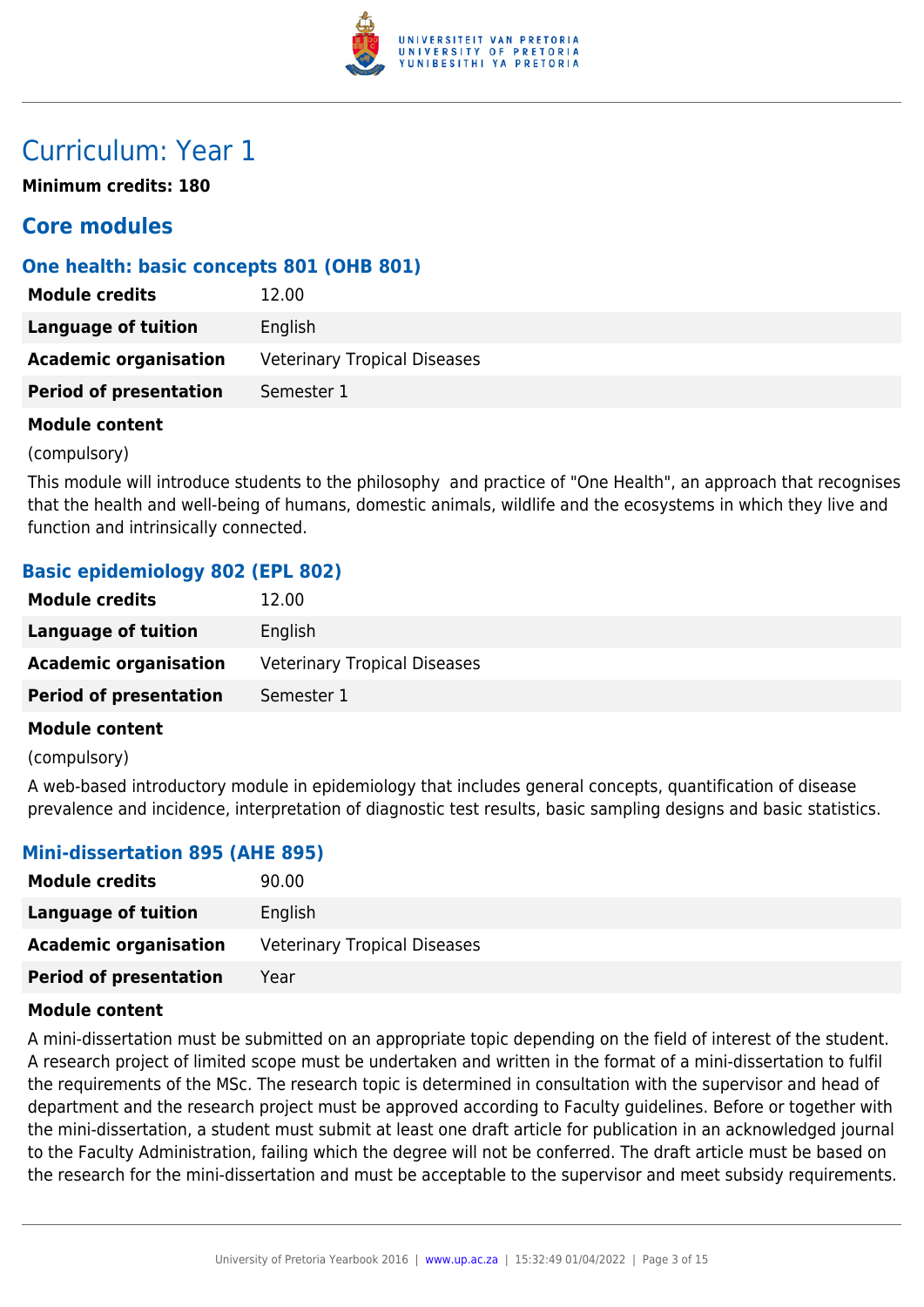

### **Research methodology 812 (VRM 812)**

| <b>Module credits</b>         | 9.00                      |
|-------------------------------|---------------------------|
| Language of tuition           | English                   |
| <b>Academic organisation</b>  | Vet Sc Dean's Office      |
| <b>Period of presentation</b> | Semester 1 and Semester 2 |

#### **Module content**

A web-based introductory module in research methodology that includes planning and undertaking a research project or clinical trial, collecting and analysing data, scientific writing, and enabling preparation and presenting of a research protocol.

# **Elective modules**

### **Applied veterinary helminthology 811 (AVH 811)**

| <b>Module credits</b>         | 9.00                                |
|-------------------------------|-------------------------------------|
| <b>Prerequisites</b>          | No prerequisites.                   |
| Language of tuition           | English                             |
| <b>Academic organisation</b>  | <b>Veterinary Tropical Diseases</b> |
| <b>Period of presentation</b> | Semester 2                          |

#### **Module content**

Skills training (elective)

This module provides an introduction to the control of helminth infections of economic or public health importance in the tropics. The focus is on transmission of helminths of livestock and on sustainable methods to break the lifecycles. Practical study includes common parasitological techniques and interpretation of parasitological parameters.

### **Applied veterinary virology 811 (AVV 811)**

| <b>Module credits</b>         | 9.00                                |
|-------------------------------|-------------------------------------|
| <b>Prerequisites</b>          | No prerequisites.                   |
| Language of tuition           | English                             |
| <b>Academic organisation</b>  | <b>Veterinary Tropical Diseases</b> |
| <b>Period of presentation</b> | Semester 2                          |
|                               |                                     |

### **Module content**

Skills training (elective)

Theoretical and practical study of the use of cell cultures and embryonated chicken eggs for the isolation and identification of viruses.

### **Ticks and tick-borne diseases 814 (TBD 814)**

**Module credits** 9.00

| <b>Module credits</b> |  |
|-----------------------|--|
|-----------------------|--|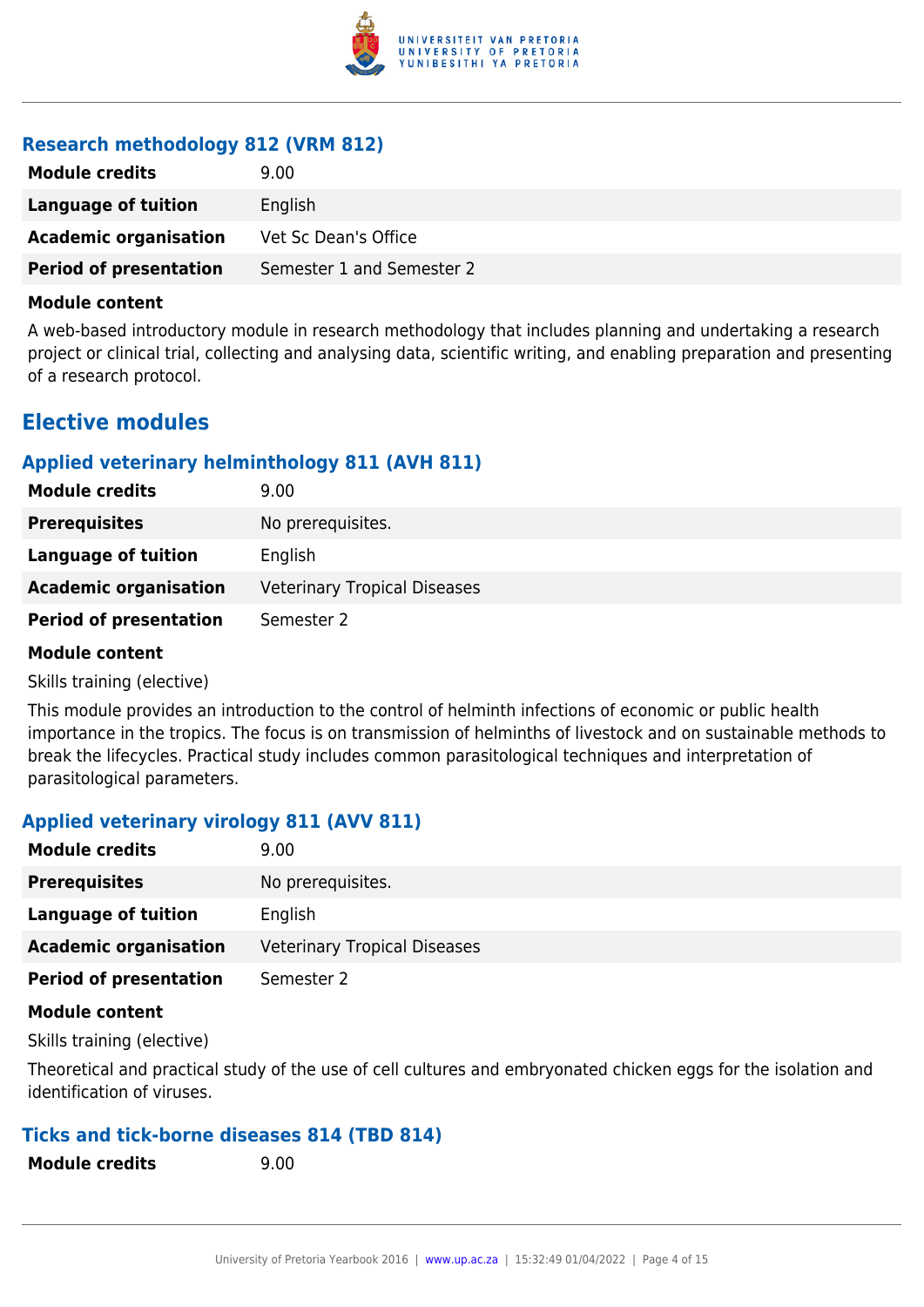

| <b>Prerequisites</b>          | No prerequisites.                   |
|-------------------------------|-------------------------------------|
| Language of tuition           | English                             |
| <b>Academic organisation</b>  | <b>Veterinary Tropical Diseases</b> |
| <b>Period of presentation</b> | Semester 2                          |
| .                             |                                     |

(elective)

This module gives an overview of the economically important ticks and tick-borne parasites of domestic and wild animals, their importance and insight the biology of the vectors on the transmission of the micro-organisms they transmit.

# **Selected tick identification 811 (TCK 811)**

| <b>Module credits</b>         | 9.00                                |
|-------------------------------|-------------------------------------|
| <b>Prerequisites</b>          | No prerequisites.                   |
| <b>Language of tuition</b>    | English                             |
| <b>Academic organisation</b>  | <b>Veterinary Tropical Diseases</b> |
| <b>Period of presentation</b> | Semester 2                          |
|                               |                                     |

### **Module content**

Skills training (elective)

The objective of this module is to provide the basic knowledge of the biology, ecology, life-cycles, and importance of ticks. There will be a practical session to acquire the necessary laboratory skills to identify ticks of companion animals, equids, ruminants and wildlife.

### **Applied molecular biology 816 (VMB 816)**

| <b>Module credits</b>         | 9.00                                |
|-------------------------------|-------------------------------------|
| <b>Prerequisites</b>          | No prerequisites.                   |
| Language of tuition           | English                             |
| <b>Academic organisation</b>  | <b>Veterinary Tropical Diseases</b> |
| <b>Period of presentation</b> | Semester 2                          |

#### **Module content**

Skills training (elective)

Theoretical and practical study in the principles and applications of PCR, cloning and DNA sequencing techniques.

### **Applied serology 811 (ASR 811)**

| <b>Module credits</b>      | 9.00              |
|----------------------------|-------------------|
| <b>Prerequisites</b>       | No prerequisites. |
| <b>Language of tuition</b> | English           |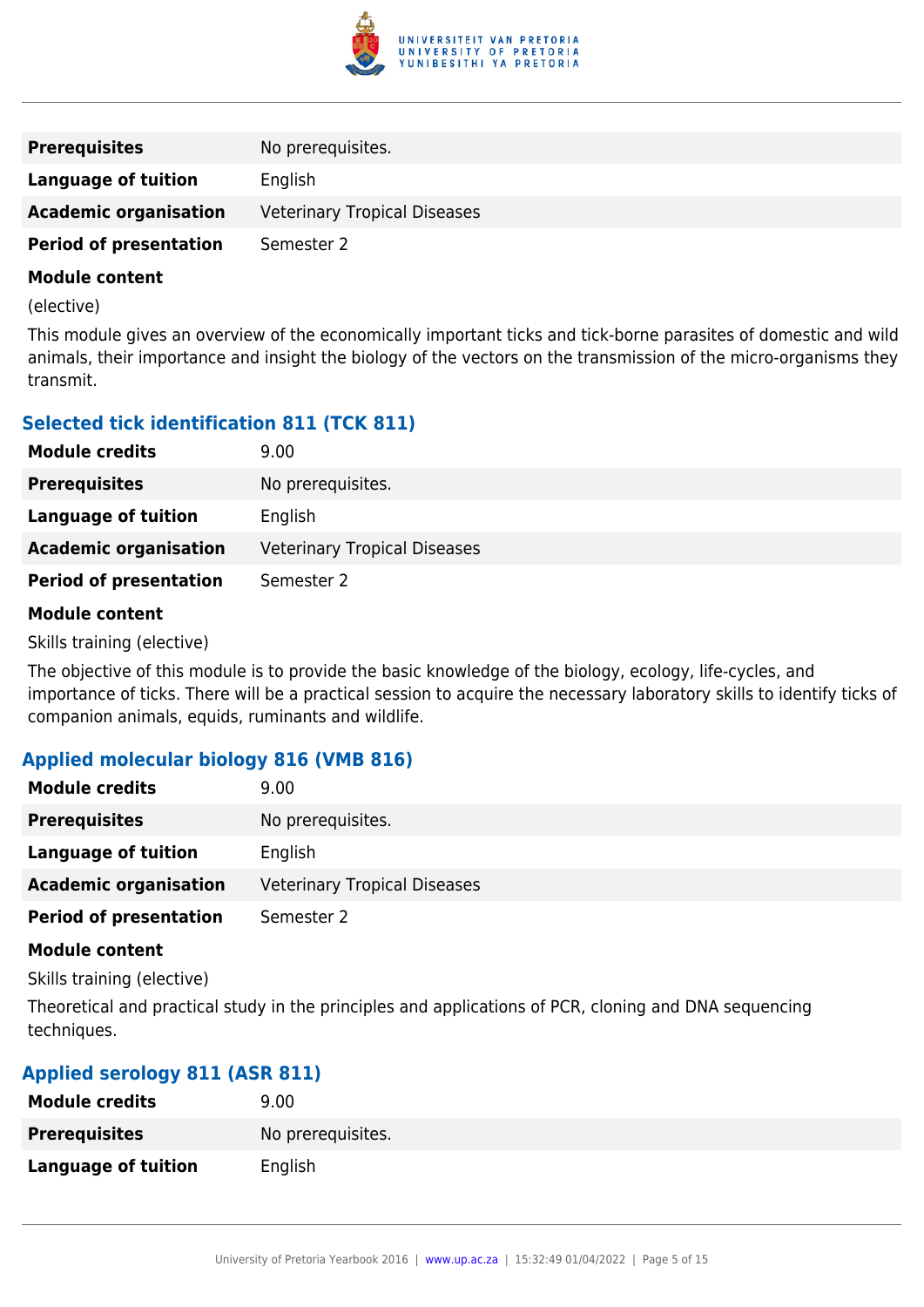

| <b>Academic organisation</b> | <b>Veterinary Tropical Diseases</b> |
|------------------------------|-------------------------------------|
|------------------------------|-------------------------------------|

### **Period of presentation** Semester 2

### **Module content**

Skills training (elective)

The module will enable delegates to develop proficiency in procedures in veterinary immunology and serology, and to implement and standardize different serological techniques with special emphasis on ELISA and FA techniques.

# **Applied veterinary bacteriology 817 (AVB 817)**

| <b>Module credits</b>         | 9.00                                |
|-------------------------------|-------------------------------------|
| <b>Prerequisites</b>          | No prerequisites.                   |
| Language of tuition           | English                             |
| <b>Academic organisation</b>  | <b>Veterinary Tropical Diseases</b> |
| <b>Period of presentation</b> | Semester 2                          |
| <b>Module content</b>         |                                     |

Skills training (elective)

This module provides an introduction to the basic concepts of veterinary bacteriology, from sampling and handling of specimens to the methods and tools used for isolation and identification of bacteria of veterinary significance in the laboratory.

### **Advanced one health 812 (AHE 812)**

| <b>Module credits</b>         | 12.00                               |
|-------------------------------|-------------------------------------|
| Language of tuition           | English                             |
| <b>Academic organisation</b>  | <b>Veterinary Tropical Diseases</b> |
| <b>Period of presentation</b> | Semester 2                          |

### **Module content**

(elective)

This module will provide students with an understanding of health in particular social-ecological systems, with a focus on understanding the relationship between ecosystem health and infectious diseases of animals and humans, in order to improve disease control policies, ecosystem sustainability, food security and rural development.

### **Advanced one health: public health 813 (AHE 813)**

| <b>Module credits</b>         | 12.00                               |
|-------------------------------|-------------------------------------|
| Language of tuition           | English                             |
| <b>Academic organisation</b>  | <b>Veterinary Tropical Diseases</b> |
| <b>Period of presentation</b> | Semester 1                          |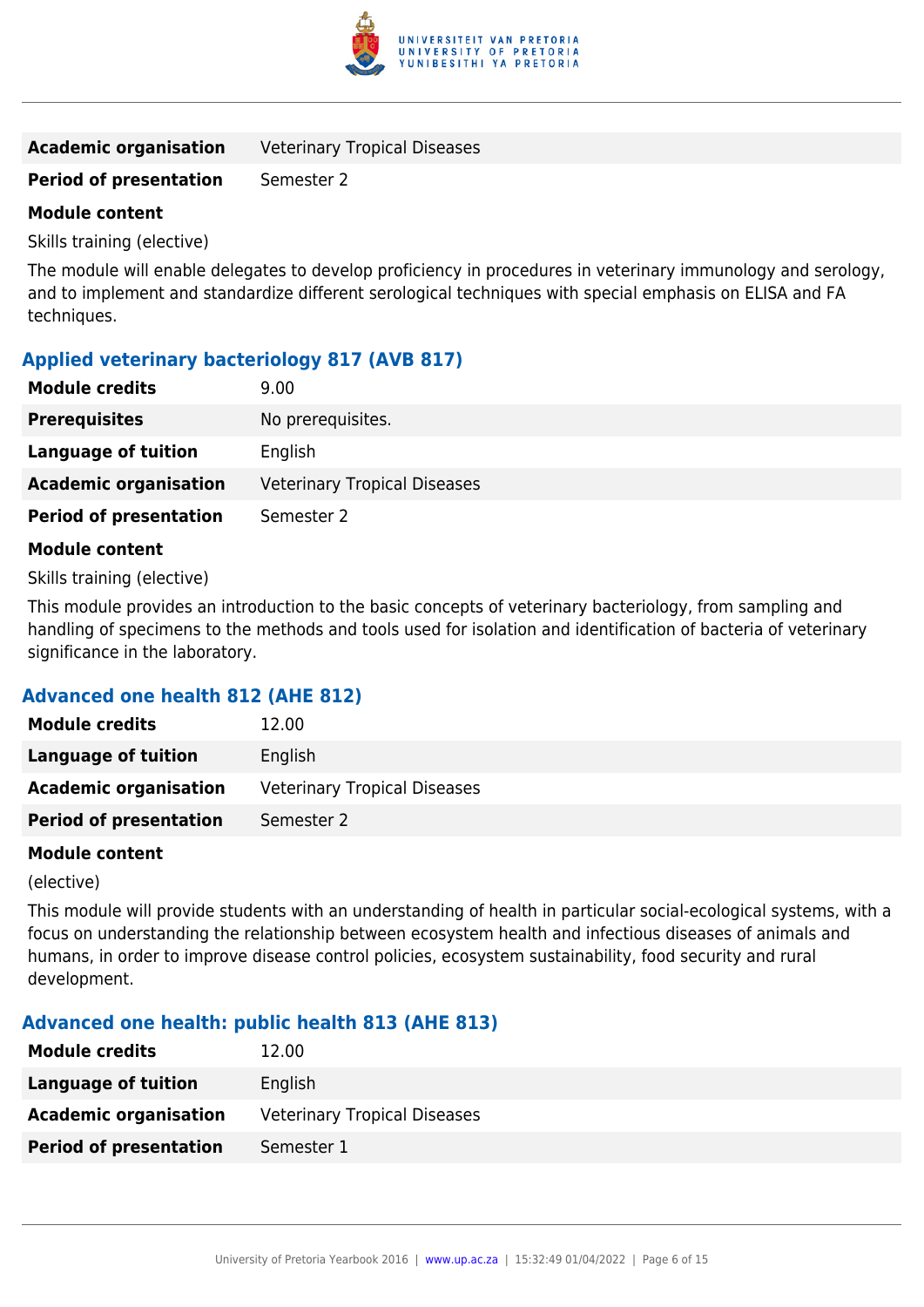

### (elective)

This module will focus on the human dimension of One Health. It introduces an approach to formulate a zoonotic disease control programme. After the module students should be able to explain the disease burden of a particular zoonosis, to develop an epidemiological model, to analyse its broader determinants, to appraise and prioritise possible interventions based on effectiveness, cost, feasibility and acceptability and to identify implementation challenges in a specific public health system's context.

### **Animal health management: high impact and emerging diseases 814 (AHE 814)**

| <b>Module credits</b>         | 12.00                               |
|-------------------------------|-------------------------------------|
| Language of tuition           | English                             |
| <b>Academic organisation</b>  | <b>Veterinary Tropical Diseases</b> |
| <b>Period of presentation</b> | Semester 2                          |

### **Module content**

#### (elective)

This module deals with the concepts and principles of basic animal health management for livestock production and trade in livestock and livestock commodities. There will be a special focus on the management of infectious diseases that have a high impact in terms of international trade because of their detrimental effects on livestock production and health and/or human health. The module will also examine the drivers for emerging and reemerging diseases with special reference to the livestock/wildlife/human interface.

# **Advanced one health: policy 815 (AHE 815)**

| <b>Module credits</b>         | 12.00                               |
|-------------------------------|-------------------------------------|
| <b>Language of tuition</b>    | English                             |
| <b>Academic organisation</b>  | <b>Veterinary Tropical Diseases</b> |
| <b>Period of presentation</b> | Semester 1                          |

### **Module content**

(elective)

Policy is generally defined as a plan of action on the part of a government, business or other organisation intended to influence decisions and actions in a particular direction. This module introduces the key principles in policy making in regard to animal health and trade in livestock or livestock products. It will consider the essentials of "effective" policy creation, the role of science and uncertainty in policy, policy analysis and the role of government versus the private sector in animal health.

### **Advanced epidemiology 803 (EPL 803)**

| <b>Module credits</b>         | 12.00                            |
|-------------------------------|----------------------------------|
| Language of tuition           | English                          |
| <b>Academic organisation</b>  | <b>Production Animal Studies</b> |
| <b>Period of presentation</b> | Semester 1                       |
|                               |                                  |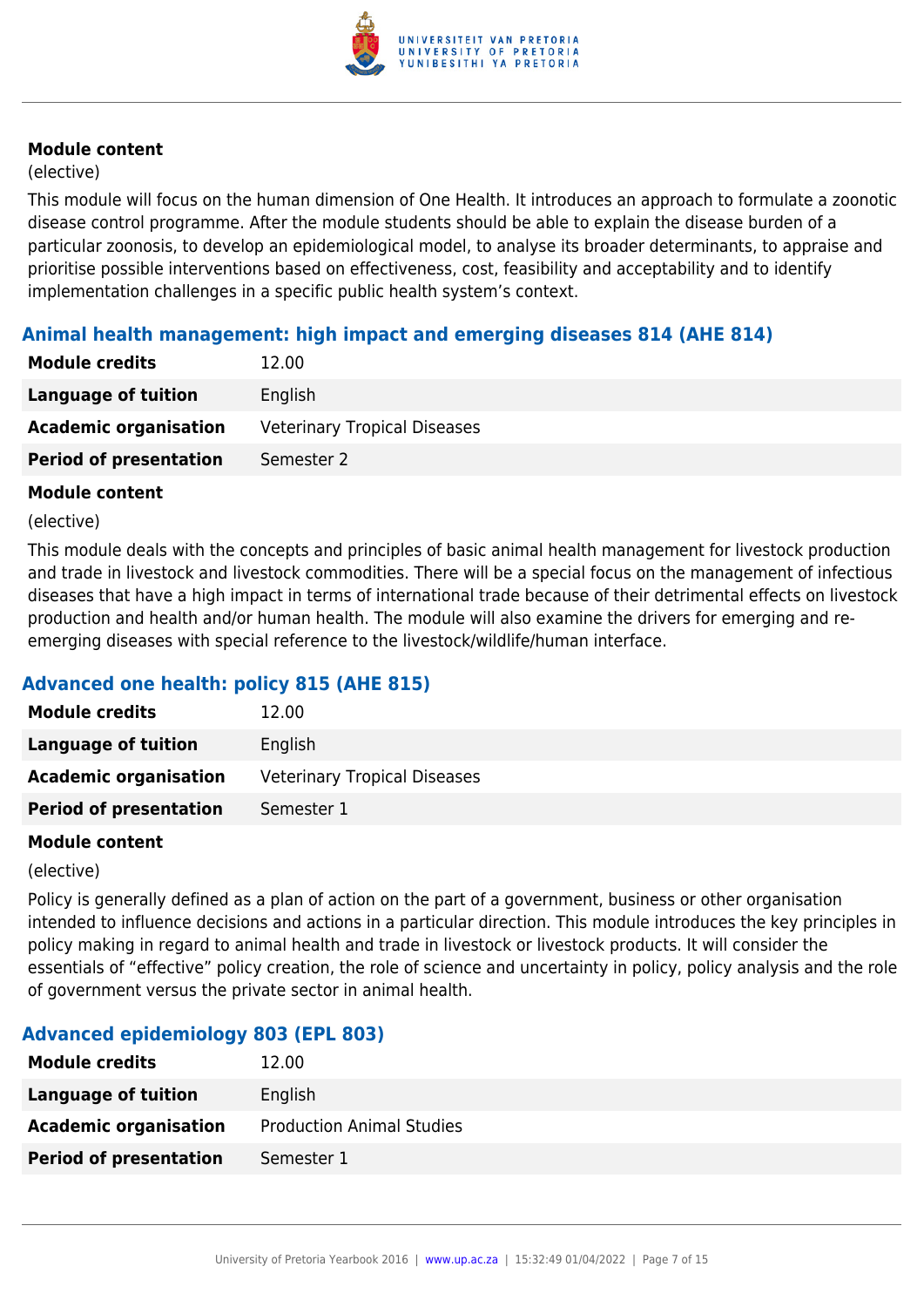

This module builds on the subjects dealt with in the 'Basic Epidemiology' module. It includes advanced statistical models (generalised linear model, mixed models, survival analysis) and introduces quantitative risk assessment.

# **Surveillance and survey methodology 816 (AHE 816)**

| <b>Module credits</b>         | 12.00                               |
|-------------------------------|-------------------------------------|
| Language of tuition           | English                             |
| <b>Academic organisation</b>  | <b>Veterinary Tropical Diseases</b> |
| <b>Period of presentation</b> | Semester 1                          |

### **Module content**

(elective)

This module deals with the concepts and principles of terrestrial animal (livestock and wildlife) health surveillance; including the design; implementation and evaluation of surveillance system; the data sources; tools and methods available to perform effective surveillance; and the evaluation and analysis of surveillance data. This module will also provide an introduction to geographic information systems (GIS) and provide basic skills on how to use GIS in epidemiological studies.

# **General vector-borne diseases 811 (GVD 811)**

| <b>Module credits</b>         | 9.00                                |
|-------------------------------|-------------------------------------|
| Language of tuition           | English                             |
| <b>Academic organisation</b>  | <b>Veterinary Tropical Diseases</b> |
| <b>Period of presentation</b> | Semester 1                          |
| <b>Module content</b>         |                                     |

(elective)

The module gives an overview of the most important vectors and vector borne diseases, their importance and insight on the importance of the biology of the vectors on the transmission of the micro-organisms they transmit.

### **Applied epidemiology 804 (EPL 804)**

| <b>Module credits</b>         | 9.00                                |
|-------------------------------|-------------------------------------|
| Language of tuition           | English                             |
| <b>Academic organisation</b>  | <b>Veterinary Tropical Diseases</b> |
| <b>Period of presentation</b> | Semester 2                          |

### **Module content**

### **Skills training (elective)**

This module is a hands?on theoretical and practical introduction to epidemiological modelling, including simulation modelling. It assumes successful completion of the basic and applied epidemiology modules.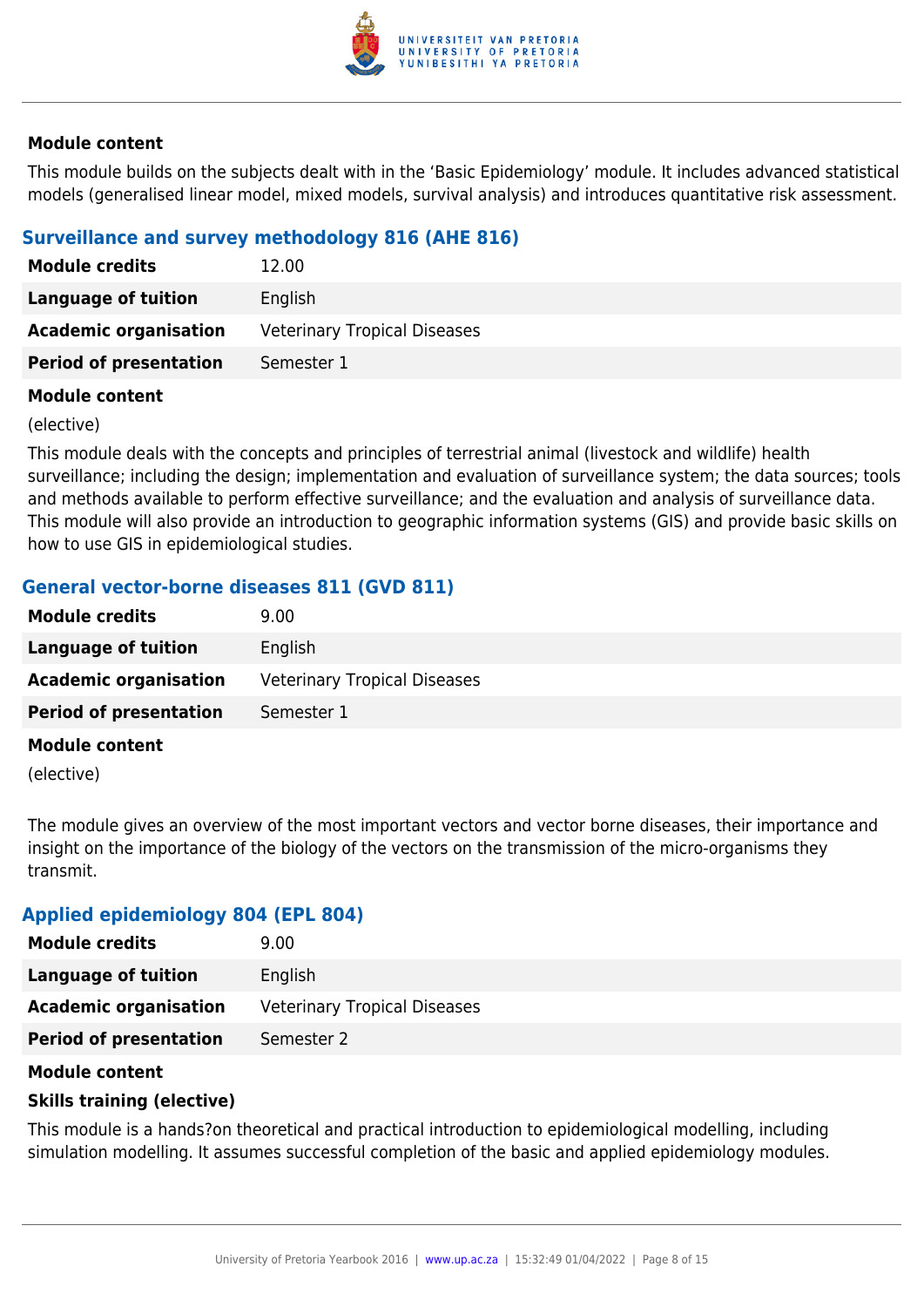

# Curriculum: Final year

**Minimum credits: 180**

# **Core modules**

# **One health: basic concepts 801 (OHB 801)**

| <b>Module credits</b>         | 12.00                               |
|-------------------------------|-------------------------------------|
| Language of tuition           | English                             |
| <b>Academic organisation</b>  | <b>Veterinary Tropical Diseases</b> |
| <b>Period of presentation</b> | Semester 1                          |

### **Module content**

(compulsory)

This module will introduce students to the philosophy and practice of "One Health", an approach that recognises that the health and well-being of humans, domestic animals, wildlife and the ecosystems in which they live and function and intrinsically connected.

# **Basic epidemiology 802 (EPL 802)**

| <b>Module credits</b>         | 12.00                               |
|-------------------------------|-------------------------------------|
| Language of tuition           | English                             |
| <b>Academic organisation</b>  | <b>Veterinary Tropical Diseases</b> |
| <b>Period of presentation</b> | Semester 1                          |
|                               |                                     |

### **Module content**

(compulsory)

A web-based introductory module in epidemiology that includes general concepts, quantification of disease prevalence and incidence, interpretation of diagnostic test results, basic sampling designs and basic statistics.

### **Mini-dissertation 895 (AHE 895)**

| <b>Module credits</b>         | 90.00                               |
|-------------------------------|-------------------------------------|
| Language of tuition           | English                             |
| <b>Academic organisation</b>  | <b>Veterinary Tropical Diseases</b> |
| <b>Period of presentation</b> | Year                                |

### **Module content**

A mini-dissertation must be submitted on an appropriate topic depending on the field of interest of the student. A research project of limited scope must be undertaken and written in the format of a mini-dissertation to fulfil the requirements of the MSc. The research topic is determined in consultation with the supervisor and head of department and the research project must be approved according to Faculty guidelines. Before or together with the mini-dissertation, a student must submit at least one draft article for publication in an acknowledged journal to the Faculty Administration, failing which the degree will not be conferred. The draft article must be based on the research for the mini-dissertation and must be acceptable to the supervisor and meet subsidy requirements.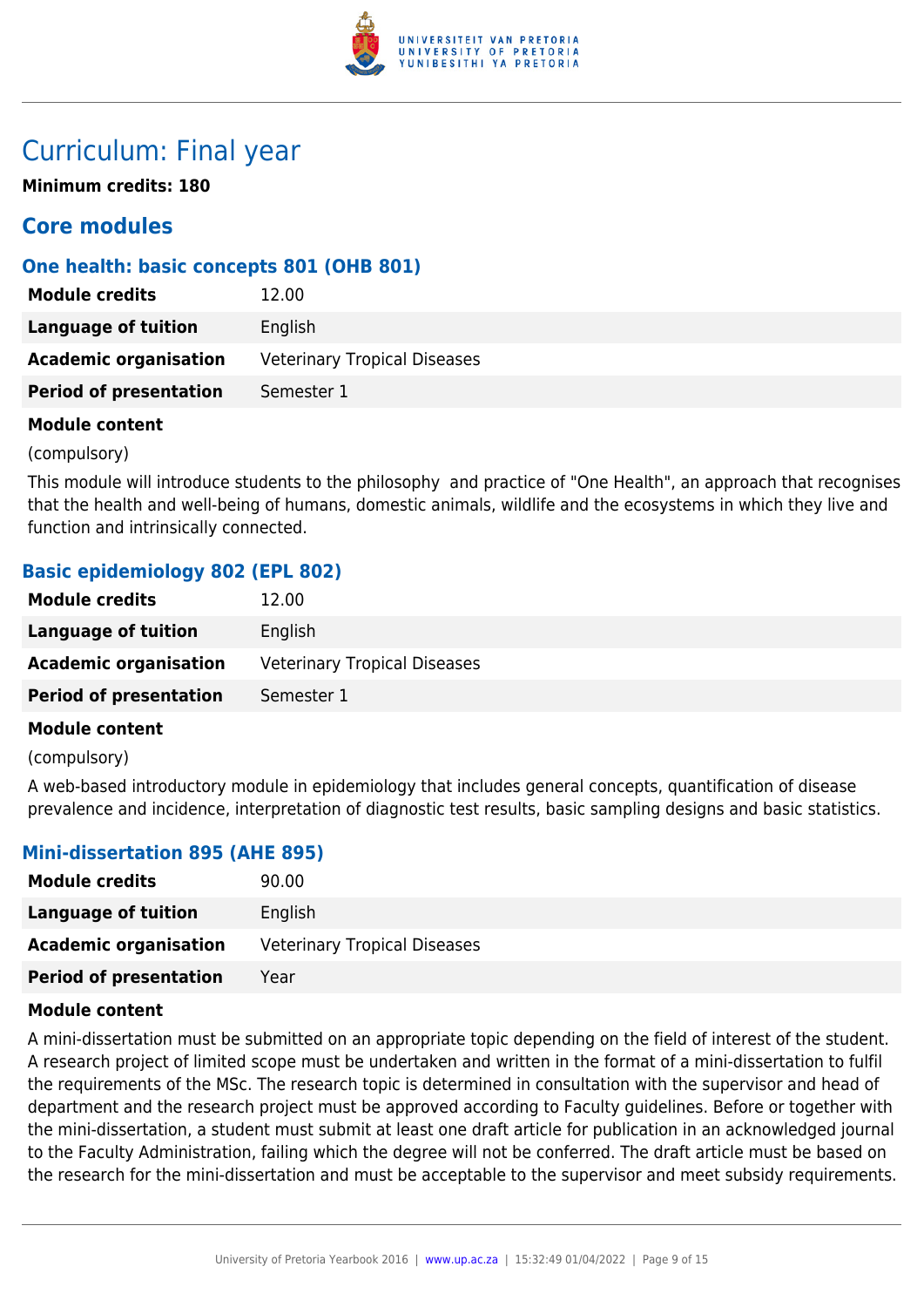

### **Research methodology 812 (VRM 812)**

| <b>Module credits</b>         | 9.00                      |
|-------------------------------|---------------------------|
| Language of tuition           | English                   |
| <b>Academic organisation</b>  | Vet Sc Dean's Office      |
| <b>Period of presentation</b> | Semester 1 and Semester 2 |

#### **Module content**

A web-based introductory module in research methodology that includes planning and undertaking a research project or clinical trial, collecting and analysing data, scientific writing, and enabling preparation and presenting of a research protocol.

# **Elective modules**

### **Applied veterinary helminthology 811 (AVH 811)**

| <b>Module credits</b>         | 9.00                                |
|-------------------------------|-------------------------------------|
| <b>Prerequisites</b>          | No prerequisites.                   |
| Language of tuition           | English                             |
| <b>Academic organisation</b>  | <b>Veterinary Tropical Diseases</b> |
| <b>Period of presentation</b> | Semester 2                          |

#### **Module content**

Skills training (elective)

This module provides an introduction to the control of helminth infections of economic or public health importance in the tropics. The focus is on transmission of helminths of livestock and on sustainable methods to break the lifecycles. Practical study includes common parasitological techniques and interpretation of parasitological parameters.

### **Applied veterinary virology 811 (AVV 811)**

| <b>Module credits</b>         | 9.00                                |
|-------------------------------|-------------------------------------|
| <b>Prerequisites</b>          | No prerequisites.                   |
| Language of tuition           | English                             |
| <b>Academic organisation</b>  | <b>Veterinary Tropical Diseases</b> |
| <b>Period of presentation</b> | Semester 2                          |
|                               |                                     |

### **Module content**

Skills training (elective)

Theoretical and practical study of the use of cell cultures and embryonated chicken eggs for the isolation and identification of viruses.

### **Ticks and tick-borne diseases 814 (TBD 814)**

**Module credits** 9.00

| <b>Module credits</b> |  |  |
|-----------------------|--|--|
|-----------------------|--|--|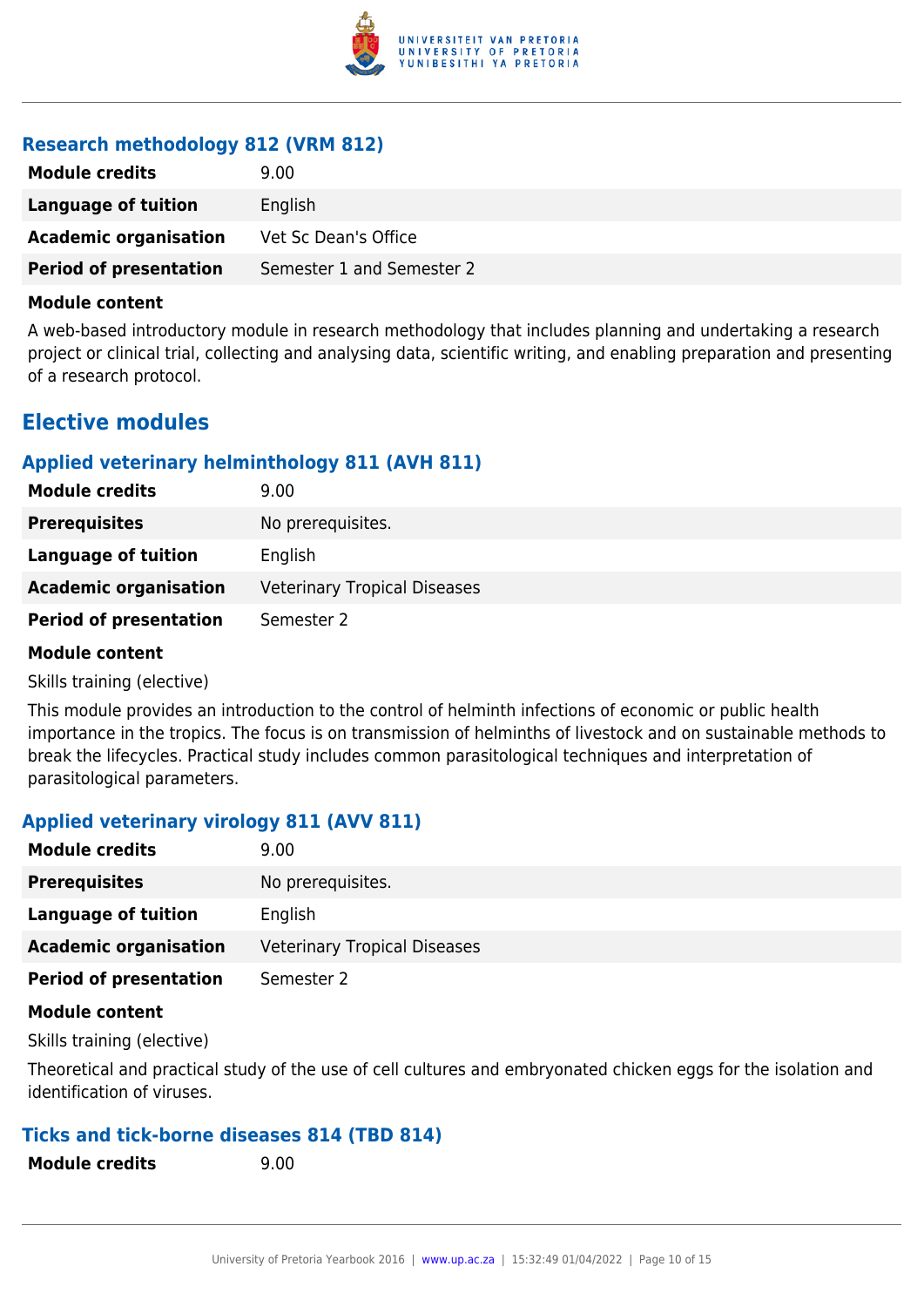

| <b>Prerequisites</b>                                                                                                                                                                                                                 | No prerequisites.                   |
|--------------------------------------------------------------------------------------------------------------------------------------------------------------------------------------------------------------------------------------|-------------------------------------|
| Language of tuition                                                                                                                                                                                                                  | English                             |
| <b>Academic organisation</b>                                                                                                                                                                                                         | <b>Veterinary Tropical Diseases</b> |
| <b>Period of presentation</b>                                                                                                                                                                                                        | Semester 2                          |
| <b>Address that the contract of the contract of the contract of the contract of the contract of the contract of the contract of the contract of the contract of the contract of the contract of the contract of the contract of </b> |                                     |

(elective)

This module gives an overview of the economically important ticks and tick-borne parasites of domestic and wild animals, their importance and insight the biology of the vectors on the transmission of the micro-organisms they transmit.

# **Selected tick identification 811 (TCK 811)**

| <b>Module credits</b>         | 9.00                                |
|-------------------------------|-------------------------------------|
| <b>Prerequisites</b>          | No prerequisites.                   |
| <b>Language of tuition</b>    | English                             |
| <b>Academic organisation</b>  | <b>Veterinary Tropical Diseases</b> |
| <b>Period of presentation</b> | Semester 2                          |
|                               |                                     |

### **Module content**

Skills training (elective)

The objective of this module is to provide the basic knowledge of the biology, ecology, life-cycles, and importance of ticks. There will be a practical session to acquire the necessary laboratory skills to identify ticks of companion animals, equids, ruminants and wildlife.

### **Applied molecular biology 816 (VMB 816)**

| <b>Module credits</b>         | 9.00                                |
|-------------------------------|-------------------------------------|
| <b>Prerequisites</b>          | No prerequisites.                   |
| Language of tuition           | English                             |
| <b>Academic organisation</b>  | <b>Veterinary Tropical Diseases</b> |
| <b>Period of presentation</b> | Semester 2                          |

#### **Module content**

Skills training (elective)

Theoretical and practical study in the principles and applications of PCR, cloning and DNA sequencing techniques.

### **Applied serology 811 (ASR 811)**

| <b>Module credits</b>      | 9.00              |
|----------------------------|-------------------|
| <b>Prerequisites</b>       | No prerequisites. |
| <b>Language of tuition</b> | English           |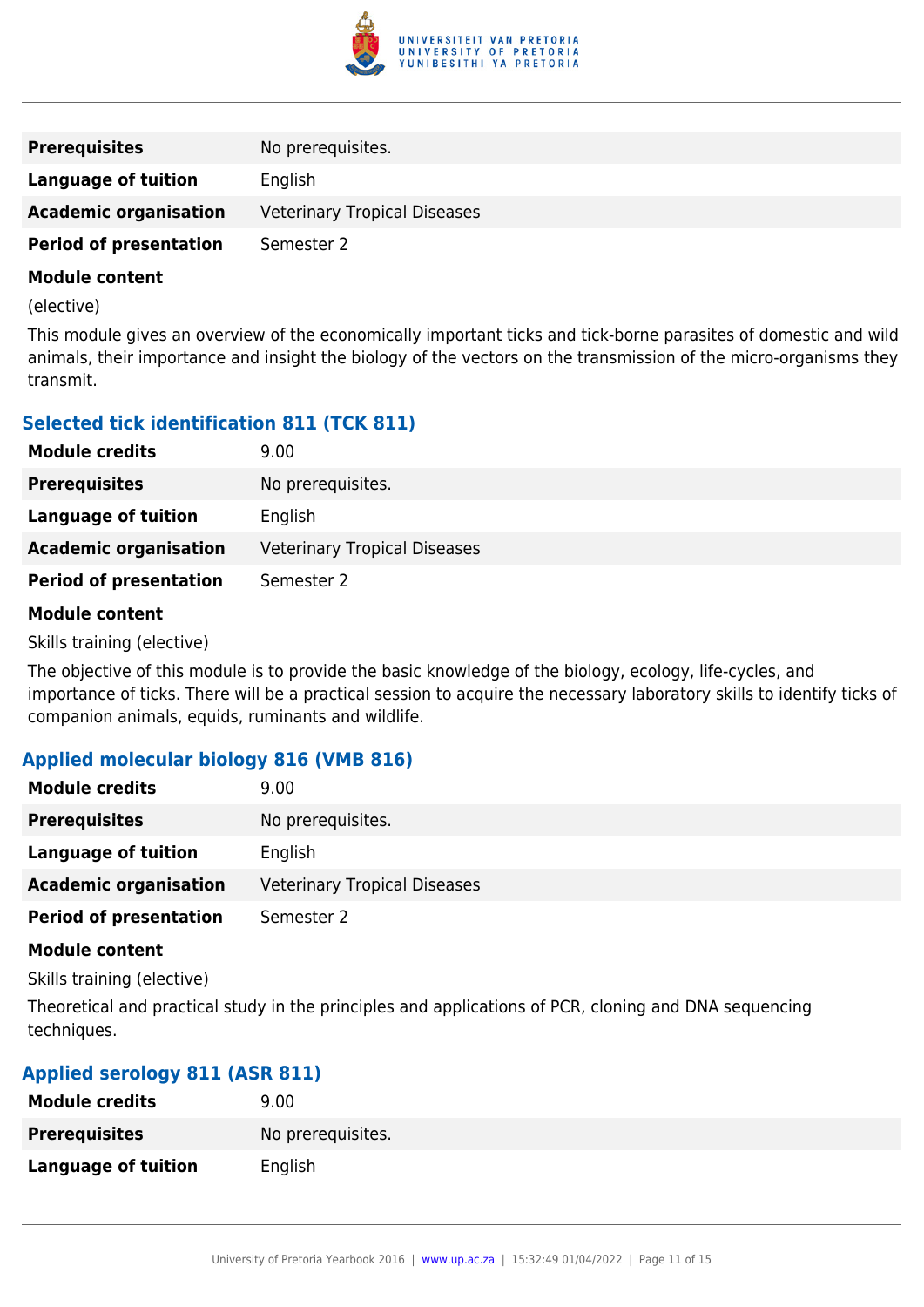

| <b>Academic organisation</b> | <b>Veterinary Tropical Diseases</b> |
|------------------------------|-------------------------------------|
|------------------------------|-------------------------------------|

### **Period of presentation** Semester 2

### **Module content**

Skills training (elective)

The module will enable delegates to develop proficiency in procedures in veterinary immunology and serology, and to implement and standardize different serological techniques with special emphasis on ELISA and FA techniques.

# **Applied veterinary bacteriology 817 (AVB 817)**

| <b>Module credits</b>         | 9.00                                |
|-------------------------------|-------------------------------------|
| <b>Prerequisites</b>          | No prerequisites.                   |
| Language of tuition           | English                             |
| <b>Academic organisation</b>  | <b>Veterinary Tropical Diseases</b> |
| <b>Period of presentation</b> | Semester 2                          |
| <b>Module content</b>         |                                     |

Skills training (elective)

This module provides an introduction to the basic concepts of veterinary bacteriology, from sampling and handling of specimens to the methods and tools used for isolation and identification of bacteria of veterinary significance in the laboratory.

### **Advanced one health 812 (AHE 812)**

| <b>Module credits</b>         | 12.00                               |
|-------------------------------|-------------------------------------|
| <b>Language of tuition</b>    | English                             |
| <b>Academic organisation</b>  | <b>Veterinary Tropical Diseases</b> |
| <b>Period of presentation</b> | Semester 2                          |

### **Module content**

(elective)

This module will provide students with an understanding of health in particular social-ecological systems, with a focus on understanding the relationship between ecosystem health and infectious diseases of animals and humans, in order to improve disease control policies, ecosystem sustainability, food security and rural development.

### **Advanced one health: public health 813 (AHE 813)**

| <b>Module credits</b>         | 12.00                               |
|-------------------------------|-------------------------------------|
| Language of tuition           | English                             |
| <b>Academic organisation</b>  | <b>Veterinary Tropical Diseases</b> |
| <b>Period of presentation</b> | Semester 1                          |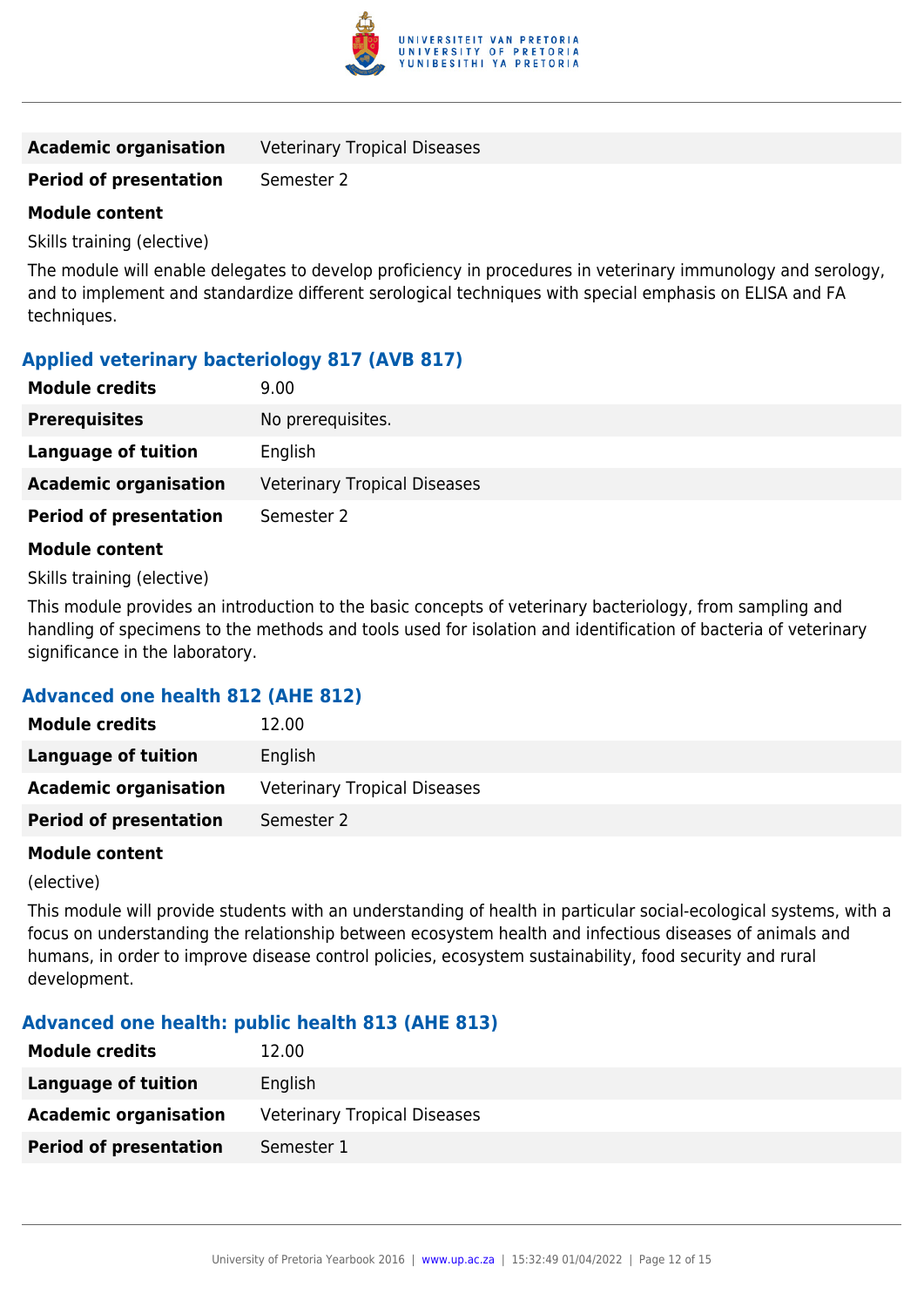

### (elective)

This module will focus on the human dimension of One Health. It introduces an approach to formulate a zoonotic disease control programme. After the module students should be able to explain the disease burden of a particular zoonosis, to develop an epidemiological model, to analyse its broader determinants, to appraise and prioritise possible interventions based on effectiveness, cost, feasibility and acceptability and to identify implementation challenges in a specific public health system's context.

### **Animal health management: high impact and emerging diseases 814 (AHE 814)**

| <b>Module credits</b>         | 12.00                               |
|-------------------------------|-------------------------------------|
| Language of tuition           | English                             |
| <b>Academic organisation</b>  | <b>Veterinary Tropical Diseases</b> |
| <b>Period of presentation</b> | Semester 2                          |

### **Module content**

#### (elective)

This module deals with the concepts and principles of basic animal health management for livestock production and trade in livestock and livestock commodities. There will be a special focus on the management of infectious diseases that have a high impact in terms of international trade because of their detrimental effects on livestock production and health and/or human health. The module will also examine the drivers for emerging and reemerging diseases with special reference to the livestock/wildlife/human interface.

# **Advanced one health: policy 815 (AHE 815)**

| <b>Module credits</b>         | 12.00                               |
|-------------------------------|-------------------------------------|
| <b>Language of tuition</b>    | English                             |
| <b>Academic organisation</b>  | <b>Veterinary Tropical Diseases</b> |
| <b>Period of presentation</b> | Semester 1                          |

### **Module content**

(elective)

Policy is generally defined as a plan of action on the part of a government, business or other organisation intended to influence decisions and actions in a particular direction. This module introduces the key principles in policy making in regard to animal health and trade in livestock or livestock products. It will consider the essentials of "effective" policy creation, the role of science and uncertainty in policy, policy analysis and the role of government versus the private sector in animal health.

### **Advanced epidemiology 803 (EPL 803)**

| <b>Module credits</b>         | 12.00                            |
|-------------------------------|----------------------------------|
| <b>Language of tuition</b>    | English                          |
| <b>Academic organisation</b>  | <b>Production Animal Studies</b> |
| <b>Period of presentation</b> | Semester 1                       |
|                               |                                  |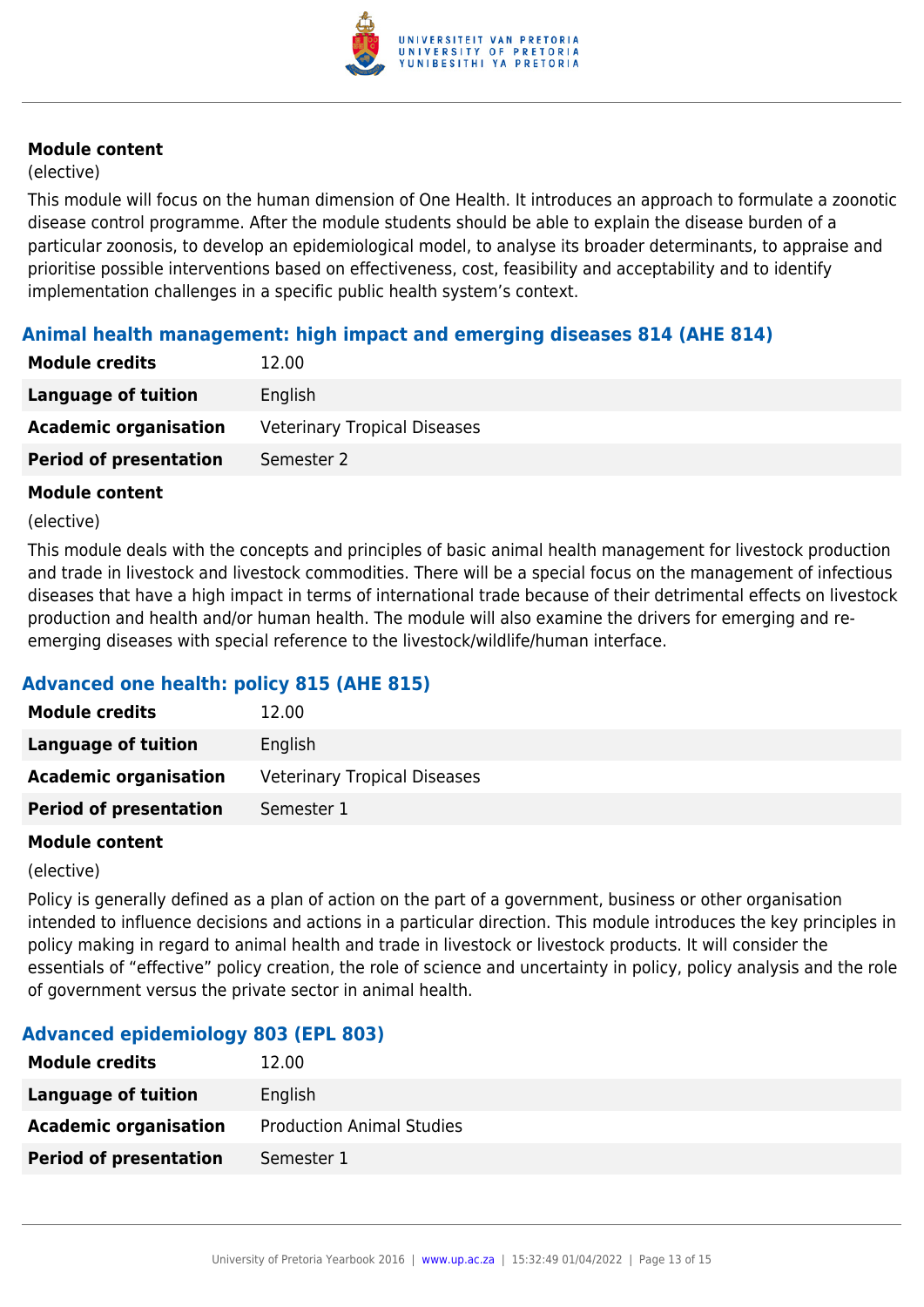

This module builds on the subjects dealt with in the 'Basic Epidemiology' module. It includes advanced statistical models (generalised linear model, mixed models, survival analysis) and introduces quantitative risk assessment.

# **Surveillance and survey methodology 816 (AHE 816)**

| <b>Module credits</b>         | 12.00                               |
|-------------------------------|-------------------------------------|
| Language of tuition           | English                             |
| <b>Academic organisation</b>  | <b>Veterinary Tropical Diseases</b> |
| <b>Period of presentation</b> | Semester 1                          |

### **Module content**

(elective)

This module deals with the concepts and principles of terrestrial animal (livestock and wildlife) health surveillance; including the design; implementation and evaluation of surveillance system; the data sources; tools and methods available to perform effective surveillance; and the evaluation and analysis of surveillance data. This module will also provide an introduction to geographic information systems (GIS) and provide basic skills on how to use GIS in epidemiological studies.

# **General vector-borne diseases 811 (GVD 811)**

| <b>Module credits</b>         | 9.00                                |
|-------------------------------|-------------------------------------|
| Language of tuition           | English                             |
| <b>Academic organisation</b>  | <b>Veterinary Tropical Diseases</b> |
| <b>Period of presentation</b> | Semester 1                          |
| <b>Module content</b>         |                                     |

(elective)

The module gives an overview of the most important vectors and vector borne diseases, their importance and insight on the importance of the biology of the vectors on the transmission of the micro-organisms they transmit.

### **Applied epidemiology 804 (EPL 804)**

| <b>Module credits</b>         | 9.00                                |
|-------------------------------|-------------------------------------|
| Language of tuition           | English                             |
| <b>Academic organisation</b>  | <b>Veterinary Tropical Diseases</b> |
| <b>Period of presentation</b> | Semester 2                          |

### **Module content**

### **Skills training (elective)**

This module is a hands?on theoretical and practical introduction to epidemiological modelling, including simulation modelling. It assumes successful completion of the basic and applied epidemiology modules.